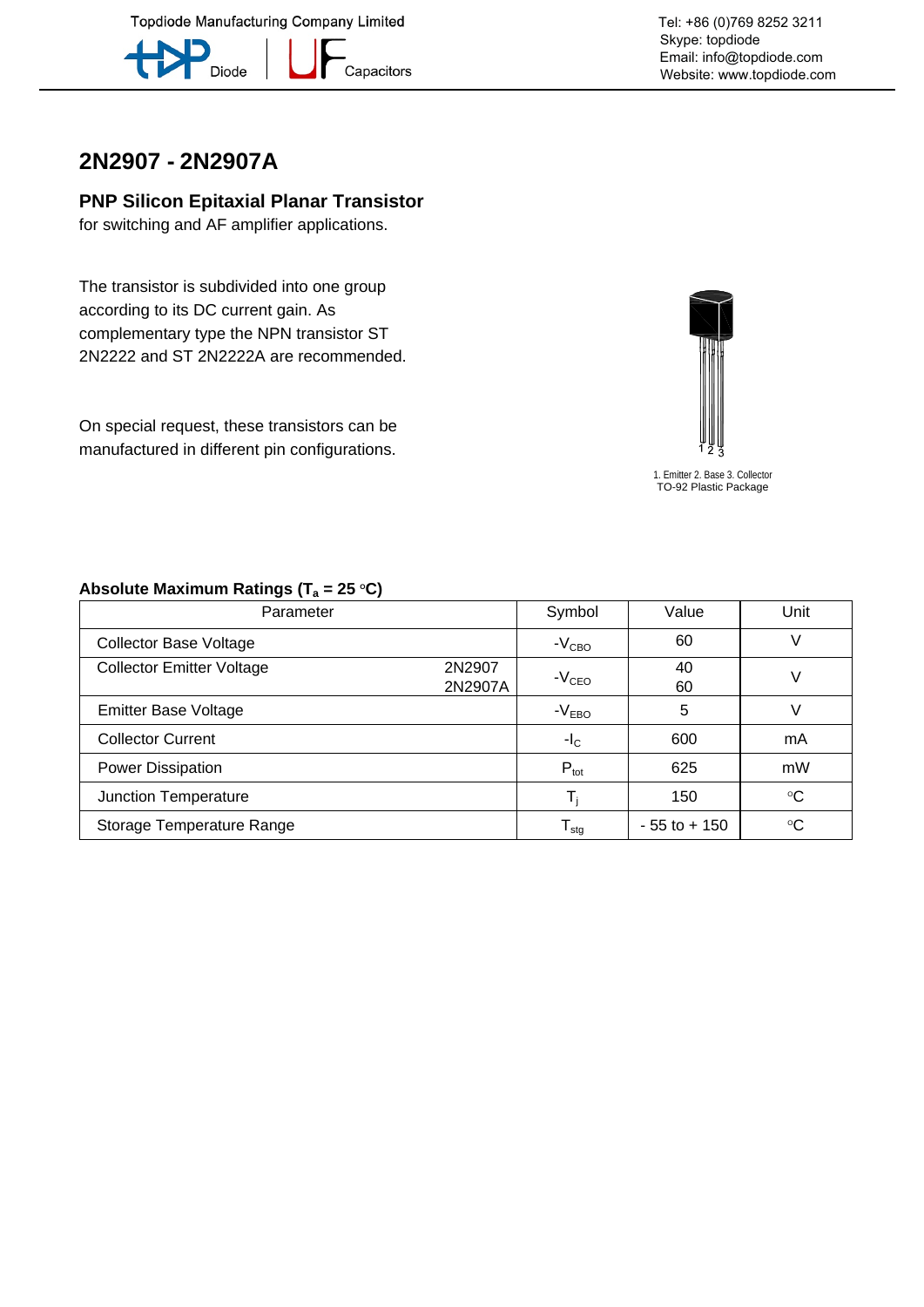

**\_**<br>Capacitors

# **2N2907 - 2N2907A**

### **Characteristics at T<sub>a</sub> = 25 °C**

| Parameter                                                                    |         | Symbol              | Min. | Max.                         | Unit       |
|------------------------------------------------------------------------------|---------|---------------------|------|------------------------------|------------|
| <b>DC Current Gain</b>                                                       |         |                     |      |                              |            |
| at $-V_{CE} = 10 V$ , $-I_C = 0.1 mA$                                        | 2N2907  | $h_{FE}$            | 35   |                              |            |
|                                                                              | 2N2907A | $h_{FE}$            | 75   |                              |            |
| at - $V_{CF}$ = 10 V, -l <sub>C</sub> = 1 mA                                 | 2N2907  | $h_{FE}$            | 50   |                              |            |
|                                                                              | 2N2907A | $h_{FE}$            | 100  |                              |            |
| at - $V_{CE}$ = 10 V, -l <sub>C</sub> = 10 mA                                | 2N2907  | $h_{FE}$            | 75   |                              |            |
|                                                                              | 2N2907A | $h_{FE}$            | 100  |                              |            |
| at $-V_{CE}$ = 10 V, $-I_C$ = 150 mA                                         |         | $h_{FE}$            | 100  | 300                          |            |
| at $-V_{CE}$ = 10 V, $-I_C$ = 500 mA                                         | 2N2907  | $h_{FE}$            | 30   |                              |            |
|                                                                              | 2N2907A | $h_{FE}$            | 50   | $\qquad \qquad \blacksquare$ |            |
| <b>Collector Base Cutoff Current</b>                                         |         |                     |      |                              |            |
| at $-V_{CB} = 50$ V                                                          | 2N2907  | $-ICBO$             |      | 20                           | nA         |
|                                                                              | 2N2907A |                     |      | 10                           |            |
| Collector Base Breakdown Voltage                                             |         |                     |      |                              |            |
| at $-I_c = 10 \mu A$                                                         |         | $-V_{\rm (BR) CBO}$ | 60   |                              | V          |
| Collector Emitter Breakdown Voltage                                          |         |                     |      |                              |            |
| at $-IC = 10$ mA                                                             | 2N2907  | $-V_{(BR)CEO}$      | 40   |                              | $\vee$     |
|                                                                              | 2N2907A |                     | 60   |                              |            |
| Emitter Base Breakdown Voltage                                               |         |                     |      |                              |            |
| at $-I_E = 10 \mu A$                                                         |         | $-V_{(BR)EBO}$      | 5    |                              | $\vee$     |
| <b>Collector Emitter Saturation Voltage</b>                                  |         |                     |      |                              |            |
| at $-I_c = 150$ mA, $-I_B = 15$ mA                                           |         |                     |      | 0.4                          | V          |
| at $-I_c = 500$ mA, $-I_B = 50$ mA                                           |         | $-V_{CE(sat)}$      |      | 1.6                          |            |
|                                                                              |         |                     |      |                              |            |
| <b>Base Emitter Saturation Voltage</b><br>at $-I_c = 150$ mA, $-I_B = 15$ mA |         |                     |      | 1.3                          |            |
| at $-I_c = 500$ mA, $-I_B = 50$ mA                                           |         | $-V_{BE(sat)}$      |      | 2.6                          | V          |
|                                                                              |         |                     |      |                              |            |
| <b>Gain Bandwidth Product</b>                                                |         | $f_T$               | 200  |                              | <b>MHz</b> |
| at $-I_c = 50$ mA, $-V_{CE} = 20$ V, f = 100 MHz                             |         |                     |      |                              |            |
| <b>Collector Output Capacitance</b>                                          |         |                     |      | 8                            |            |
| at $-V_{CB} = 10 V$ , f = 1 MHz                                              |         | $C_{ob}$            |      |                              | рF         |
| Input Capacitance                                                            |         |                     |      |                              |            |
| at $-V_{BE} = 2 V$ , f = 1 MHz                                               |         | $C_{ib}$            |      | 30                           | pF         |